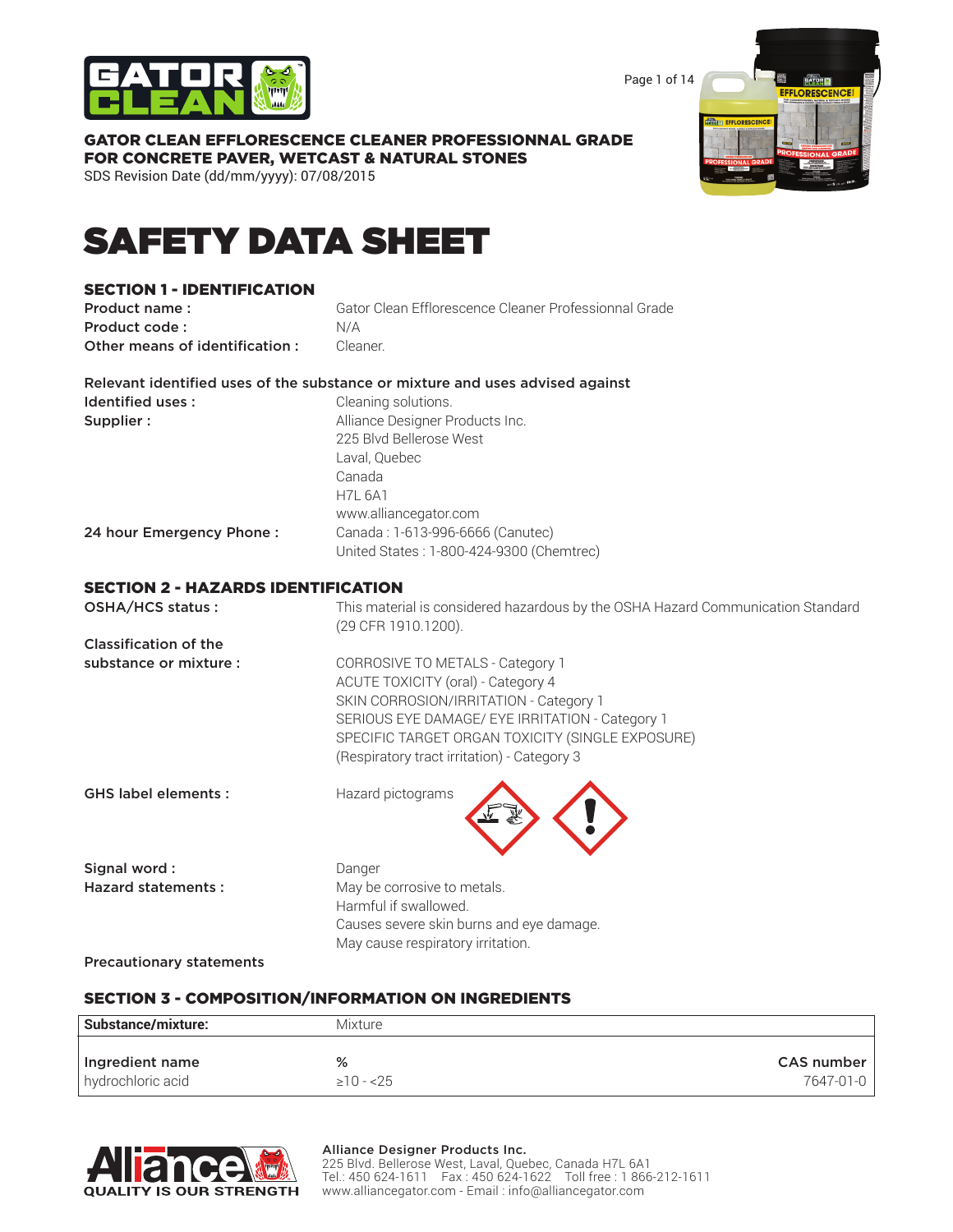

Page 2 of 14

#### GATOR CLEAN EFFLORESCENCE CLEANER PROFESSIONNAL GRADE FOR CONCRETE PAVER, WETCAST & NATURAL STONES

SDS Revision Date (dd/mm/yyyy): 07/08/2015

# SECTION 3 - COMPOSITION/INFORMATION ON INGREDIENTS (CONT.)

Any concentration shown as a range is to protect confidentiality or is due to batch variation.

There are no additional ingredients present which, within the current knowledge of the supplier and in the concentrations applicable, are classified as hazardous to health or the environment and hence require reporting in this section.

Occupational exposure limits, if available, are listed in Section 8.

#### SECTION 4 - FIRST AID MEASURES

#### **DESCRIPTION OF NECESSARY FIRST AID MEASURES**

| Eye contact:  | Get medical attention immediately. Call a poison center or physician. Immediately flush<br>eyes with plenty of water, occasionally lifting the upper and lower eyelids. Check for and<br>remove any contact lenses. Continue to rinse for at least 10 minutes. Chemical burns<br>must be treated promptly by a physician.                                                                                                                                                                                                                                                                                                                                                                                                                                                                                                                                                         |
|---------------|-----------------------------------------------------------------------------------------------------------------------------------------------------------------------------------------------------------------------------------------------------------------------------------------------------------------------------------------------------------------------------------------------------------------------------------------------------------------------------------------------------------------------------------------------------------------------------------------------------------------------------------------------------------------------------------------------------------------------------------------------------------------------------------------------------------------------------------------------------------------------------------|
| Inhalation:   | Get medical attention immediately. Call a poison center or physician. Remove victim to<br>fresh air and keep at rest in a position comfortable for breathing. If it is suspected that<br>fumes are still present, the rescuer should wear an appropriate mask or self-contained<br>breathing apparatus. If not breathing, if breathing is irregular or if respiratory arrest<br>occurs, provide artificial respiration or oxygen by trained personnel. It may be dangerous<br>to the person providing aid to give mouth-to-mouth resuscitation. If unconscious, place<br>in recovery position and get medical attention immediately. Maintain an open airway.<br>Loosen tight clothing such as a collar, tie, belt or waistband.                                                                                                                                                  |
| Skin contact: | Get medical attention immediately. Call a poison center or physician. Flush contaminated<br>skin with plenty of water. Remove contaminated clothing and shoes. Wash contaminated<br>clothing thoroughly with water before removing it, or wear gloves. Continue to rinse for<br>at least 10 minutes. Chemical burns must be treated promptly by a physician. Wash<br>clothing before reuse. Clean shoes thoroughly before reuse.                                                                                                                                                                                                                                                                                                                                                                                                                                                  |
| Ingestion:    | Get medical attention immediately. Call a poison center or physician. Wash out mouth<br>with water. Remove dentures if any. Remove victim to fresh air and keep at rest in a<br>position comfortable for breathing. If material has been swallowed and the exposed<br>person is conscious, give small quantities of water to drink. Stop if the exposed person<br>feels sick as vomiting may be dangerous. Do not induce vomiting unless directed to do<br>so by medical personnel. If vomiting occurs, the head should be kept low so that vomit<br>does not enter the lungs. Chemical burns must be treated promptly by a physician. Never<br>give anything by mouth to an unconscious person. If unconscious, place in recovery<br>position and get medical attention immediately. Maintain an open airway. Loosen tight<br>clothing such as a collar, tie, belt or waistband. |

# **MOST IMPORTANT SYMPTOMS/EFFECTS, ACUTE AND DELAYED POTENTIAL ACUTE HEALTH EFFECTS**

Eye contact : Causes serious eye irritation.

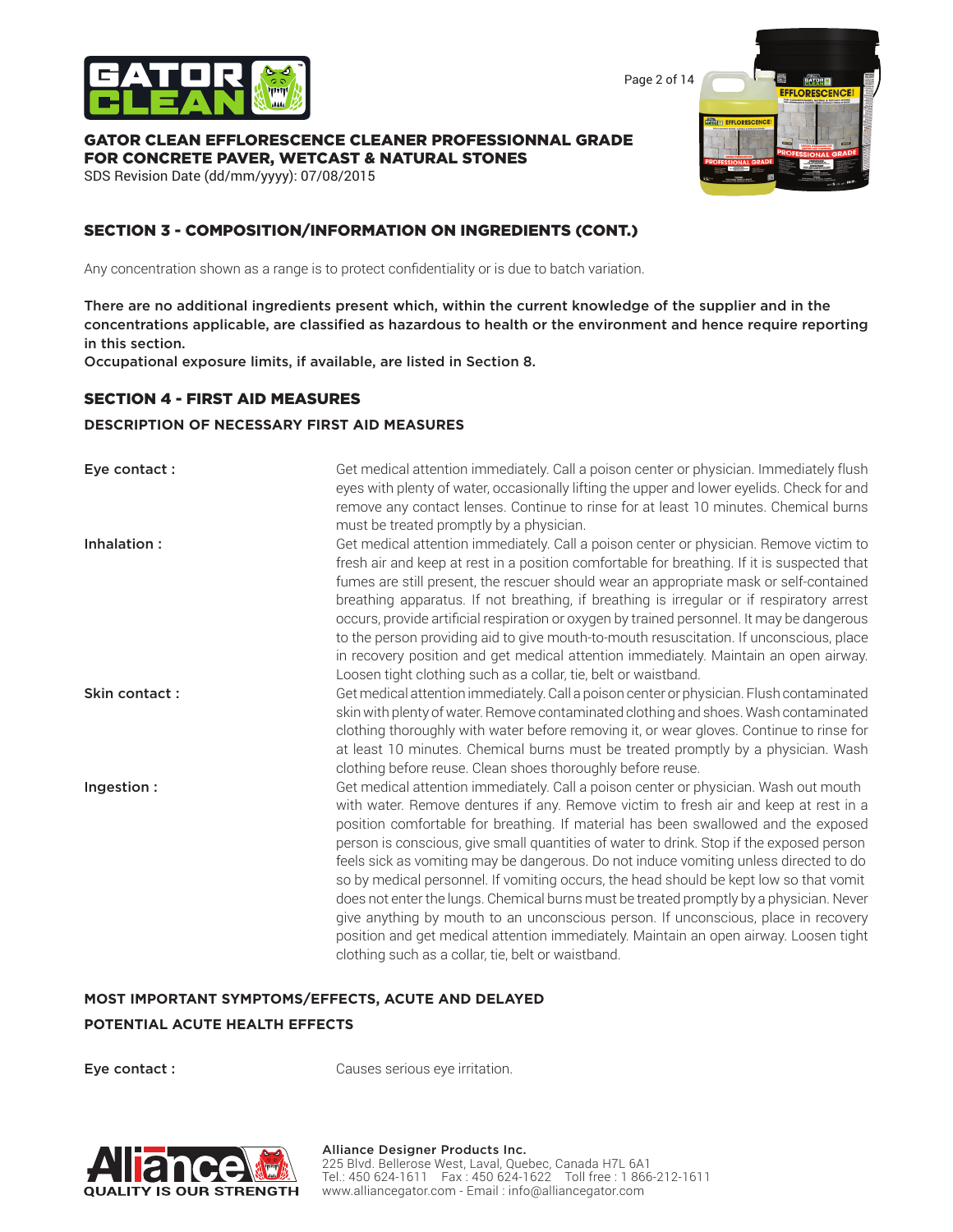

Page 3 of 14

**EFFI ODES** 

#### GATOR CLEAN EFFLORESCENCE CLEANER PROFESSIONNAL GRADE FOR CONCRETE PAVER, WETCAST & NATURAL STONES

SDS Revision Date (dd/mm/yyyy): 07/08/2015

### SECTION 4 - FIRST AID MEASURES (CONT.)

| Inhalation:   | May cause respiratory irritation. |
|---------------|-----------------------------------|
| Skin contact: | Causes severe burns.              |
| Ingestion:    | Harmful if swallowed.             |

#### **OVER-EXPOSURE SIGNS/SYMPTOMS**

| Eye contact:  | Adverse symptoms may include the following:<br>pain<br>watering<br>redness                           |
|---------------|------------------------------------------------------------------------------------------------------|
| Inhalation:   | Adverse symptoms may include the following:<br>respiratory tract irritation<br>coughing              |
| Skin contact: | Adverse symptoms may include the following:<br>pain or irritation<br>redness<br>blistering may occur |
| Ingestion:    | Adverse symptoms may include the following:<br>stomach pains                                         |

#### **INDICATION OF IMMEDIATE MEDICAL ATTENTION AND SPECIAL TREATMENT NEEDED, IF NECESSARY**

| Notes to physician :               | Treat symptomatically. Contact poison treatment specialist immediately if large<br>quantities have been ingested or inhaled.                                                                                                                                                                                                                                                                                  |
|------------------------------------|---------------------------------------------------------------------------------------------------------------------------------------------------------------------------------------------------------------------------------------------------------------------------------------------------------------------------------------------------------------------------------------------------------------|
| <b>Specific treatments:</b>        | No specific treatment.                                                                                                                                                                                                                                                                                                                                                                                        |
| <b>Protection of first-aiders:</b> | No action shall be taken involving any personal risk or without suitable training. If it is<br>suspected that fumes are still present, the rescuer should wear an appropriate mask or<br>self-contained breathing apparatus. It may be dangerous to the person providing aid to<br>give mouth-to-mouth resuscitation. Wash contaminated clothing thoroughly with water<br>before removing it, or wear gloves. |

#### **SEE TOXICOLOGICAL INFORMATION (SECTION 11)**

#### SECTION 5 - FIRE FIGHTING MEASURES

# **EXTINGUISHING MEDIA**

| Suitable extinguishing media:<br>Unsuitable extinguishing media: | Use an extinguishing agent suitable for the surrounding fire.<br>None known.        |  |
|------------------------------------------------------------------|-------------------------------------------------------------------------------------|--|
| Specific hazards arising                                         |                                                                                     |  |
| from the chemical:                                               | In a fire or if heated, a pressure increase will occur and the container may burst. |  |

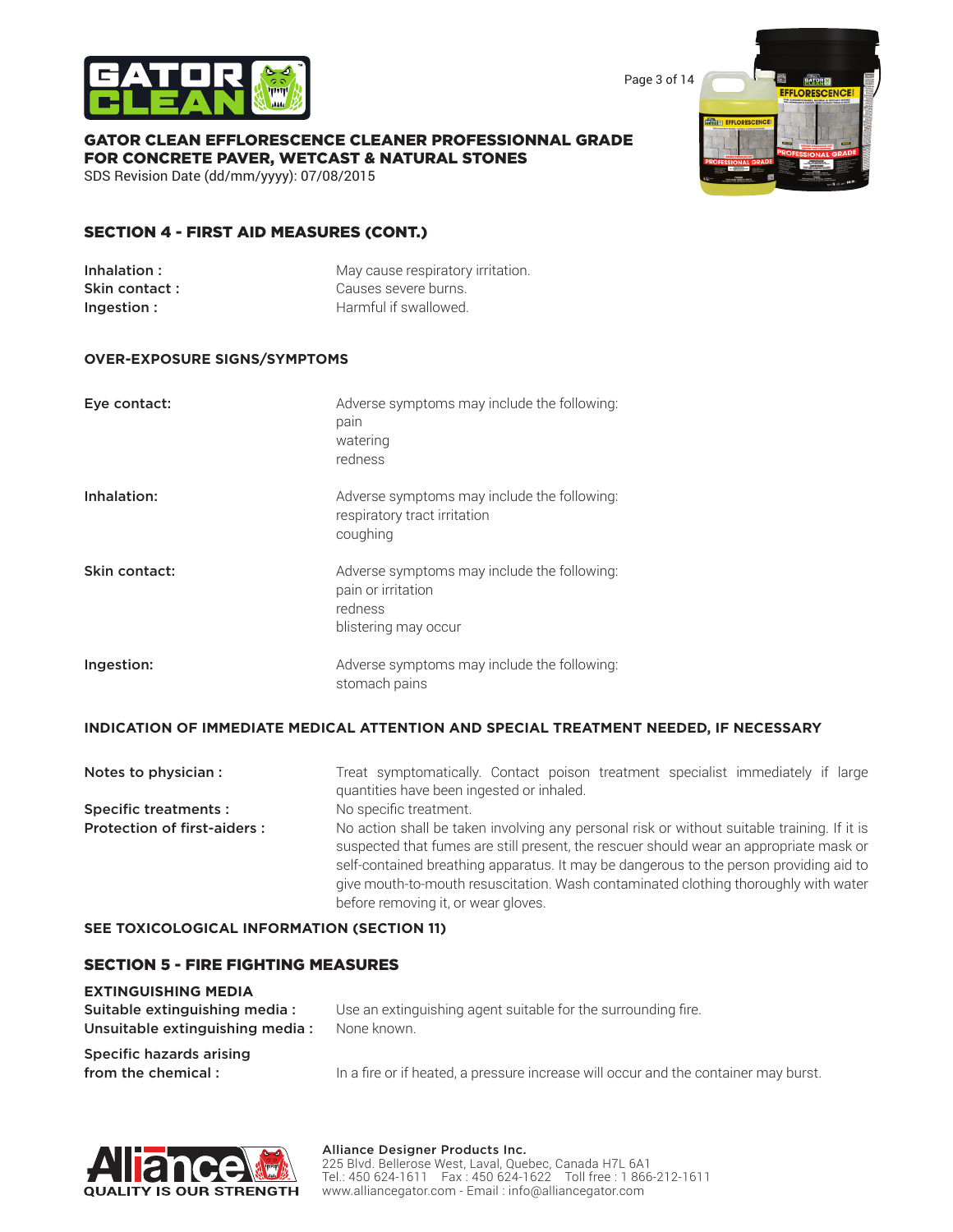

Page 4 of 14

### GATOR CLEAN EFFLORESCENCE CLEANER PROFESSIONNAL GRADE FOR CONCRETE PAVER, WETCAST & NATURAL STONES

SDS Revision Date (dd/mm/yyyy): 07/08/2015

### SECTION 5 - FIRE FIGHTING MEASURES (CONT.)

| <b>Hazardous thermal</b>      |                                                                                                                                                                                                   |
|-------------------------------|---------------------------------------------------------------------------------------------------------------------------------------------------------------------------------------------------|
| decomposition products :      | Decomposition products may include the following materials:<br>halogenated compounds                                                                                                              |
| Special protective actions    |                                                                                                                                                                                                   |
| for fire-fighters :           | Promptly isolate the scene by removing all persons from the vicinity of the incident if<br>there is a fire. No action shall be taken involving any personal risk or without suitable<br>training. |
| Special protective            |                                                                                                                                                                                                   |
| equipment for fire-fighters : | Fire-fighters should wear appropriate protective equipment and self-contained breathing<br>apparatus (SCBA) with a full face-piece operated in positive pressure mode.                            |

### SECTION 6 - ACCIDENTAL RELEASE MEASURES

#### **PERSONAL PRECAUTIONS, PROTECTIVE EQUIPMENT AND EMERGENCY PROCEDURES**

| For non-emergency personnel:      | No action shall be taken involving any personal risk or without suitable training. Evacuate<br>surrounding areas. Keep unnecessary and unprotected personnel from entering.<br>Do not touch or walk through spilled material. Do not breathe vapor or mist. Provide<br>adequate ventilation. Wear appropriate respirator when ventilation is inadequate. Put on<br>appropriate personal protective equipment. |
|-----------------------------------|---------------------------------------------------------------------------------------------------------------------------------------------------------------------------------------------------------------------------------------------------------------------------------------------------------------------------------------------------------------------------------------------------------------|
| For emergency responders :        | If specialised clothing is required to deal with the spillage, take note of any information<br>in Section 8 on suitable and unsuitable materials. See also the information in "For<br>nonemergency personnel".                                                                                                                                                                                                |
| <b>Environmental precautions:</b> | Avoid dispersal of spilled material and runoff and contact with soil, waterways, drains<br>and sewers. Inform the relevant authorities if the product has caused environmental<br>pollution (sewers, waterways, soil or air).                                                                                                                                                                                 |

#### **METHODS AND MATERIALS FOR CONTAINMENT AND CLEANING UP**

**Small spill :** Stop leak if without risk. Move containers from spill area. Dilute with water and mop up if water-soluble. Alternatively, or if water-insoluble, absorb with an inert dry material and place in an appropriate waste disposal container. Absorb spillage to prevent material damage. Dispose of via a licensed waste disposal contractor.

**Large spill :** Stop leak if without risk. Move containers from spill area. Absorb spillage to prevent material damage. Approach release from upwind. Prevent entry into sewers, water courses, basements or confined areas. Wash spillages into an effluent treatment plant or proceed as follows. Contain and collect spillage with non-combustible, absorbent material e.g. sand, earth, vermiculite or diatomaceous earth and place in container for disposal according to local regulations (see Section 13). The spilled material may be neutralized with sodium carbonate, sodium bicarbonate or sodium hydroxide. Dispose of via a licensed waste disposal contractor. Contaminated absorbent material may pose the same hazard as the spilled product. Note: see Section 1 for emergency contact

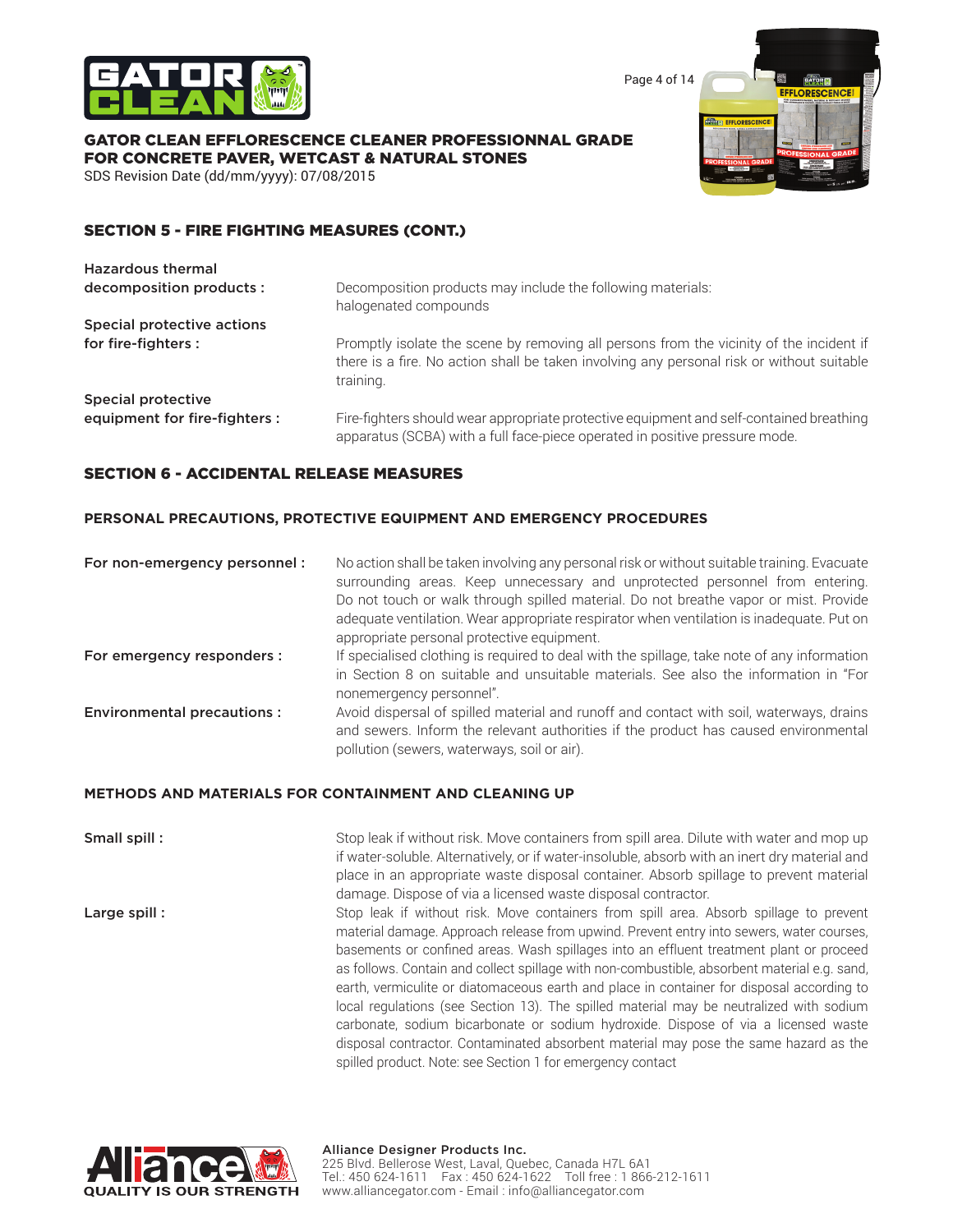

Page 5 of 14

### GATOR CLEAN EFFLORESCENCE CLEANER PROFESSIONNAL GRADE FOR CONCRETE PAVER, WETCAST & NATURAL STONES

SDS Revision Date (dd/mm/yyyy): 07/08/2015



## SECTION 7 - HANDLING AND STORAGE

#### **PRECAUTIONS FOR SAFE HANDLING**

| Protective measures :             | Put on appropriate personal protective equipment (see Section 8). Do not get in eyes<br>or on skin or clothing. Do not breathe vapor or mist. Do not ingest. If during normal<br>use the material presents a respiratory hazard, use only with adequate ventilation or<br>wear appropriate respirator. Keep in the original container or an approved alternative<br>made from a compatible material, kept tightly closed when not in use. Empty containers<br>retain product residue and can be hazardous. Do not reuse container. Absorb spillage to<br>prevent material damage.                    |
|-----------------------------------|------------------------------------------------------------------------------------------------------------------------------------------------------------------------------------------------------------------------------------------------------------------------------------------------------------------------------------------------------------------------------------------------------------------------------------------------------------------------------------------------------------------------------------------------------------------------------------------------------|
| Advice on general                 |                                                                                                                                                                                                                                                                                                                                                                                                                                                                                                                                                                                                      |
| occupational hygiene :            | Eating, drinking and smoking should be prohibited in areas where this material is handled,<br>stored and processed. Workers should wash hands and face before eating, drinking and<br>smoking. Remove contaminated clothing and protective equipment before entering<br>eating areas. See also Section 8 for additional information on hygiene measures.                                                                                                                                                                                                                                             |
| Conditions for safe storage,      |                                                                                                                                                                                                                                                                                                                                                                                                                                                                                                                                                                                                      |
| including any incompatibilities : | Store in accordance with local regulations. Store in original container protected from<br>direct sunlight in a dry, cool and well-ventilated area, away from incompatible materials<br>(see Section 10) and food and drink. Store in corrosive resistant container with a<br>resistant inner liner. Store locked up. Keep container tightly closed and sealed until ready<br>for use. Containers that have been opened must be carefully resealed and kept upright<br>to prevent leakage. Do not store in unlabeled containers. Use appropriate containment<br>to avoid environmental contamination. |

### SECTION 8 - EXPOSURE CONTROLS AND PERSONAL PROTECTION

### **CONTROL PARAMETERS**

Occupational exposure limits

| Ingredient name   | <b>Exposure limits</b>                 |
|-------------------|----------------------------------------|
| hydrochloric acid | ACGIH TLV (United States, 4/2014).     |
|                   | $C: 2$ ppm                             |
|                   | OSHA PEL 1989 (United States, 3/1989). |
|                   | CEIL: 5 ppm                            |
|                   | CEIL: 7 mg/m <sup>3</sup>              |
|                   | NIOSH REL (United States, 10/2013).    |
|                   | CEIL: 5 ppm                            |
|                   | CEIL: $7 \text{ mg/m}^3$               |
|                   | OSHA PEL (United States, 2/2013).      |
|                   | CEIL: 5 ppm                            |
|                   | CEIL: 7 mg/m <sup>3</sup>              |
|                   |                                        |

Appropriate engineering controls: Use only with adequate ventilation. If user operations generate dust, fumes, gas, vapor or mist, use process enclosures, local exhaust ventilation or other engineering controls to keep worker exposure to airborne contaminants below any recommended or statutory limits.

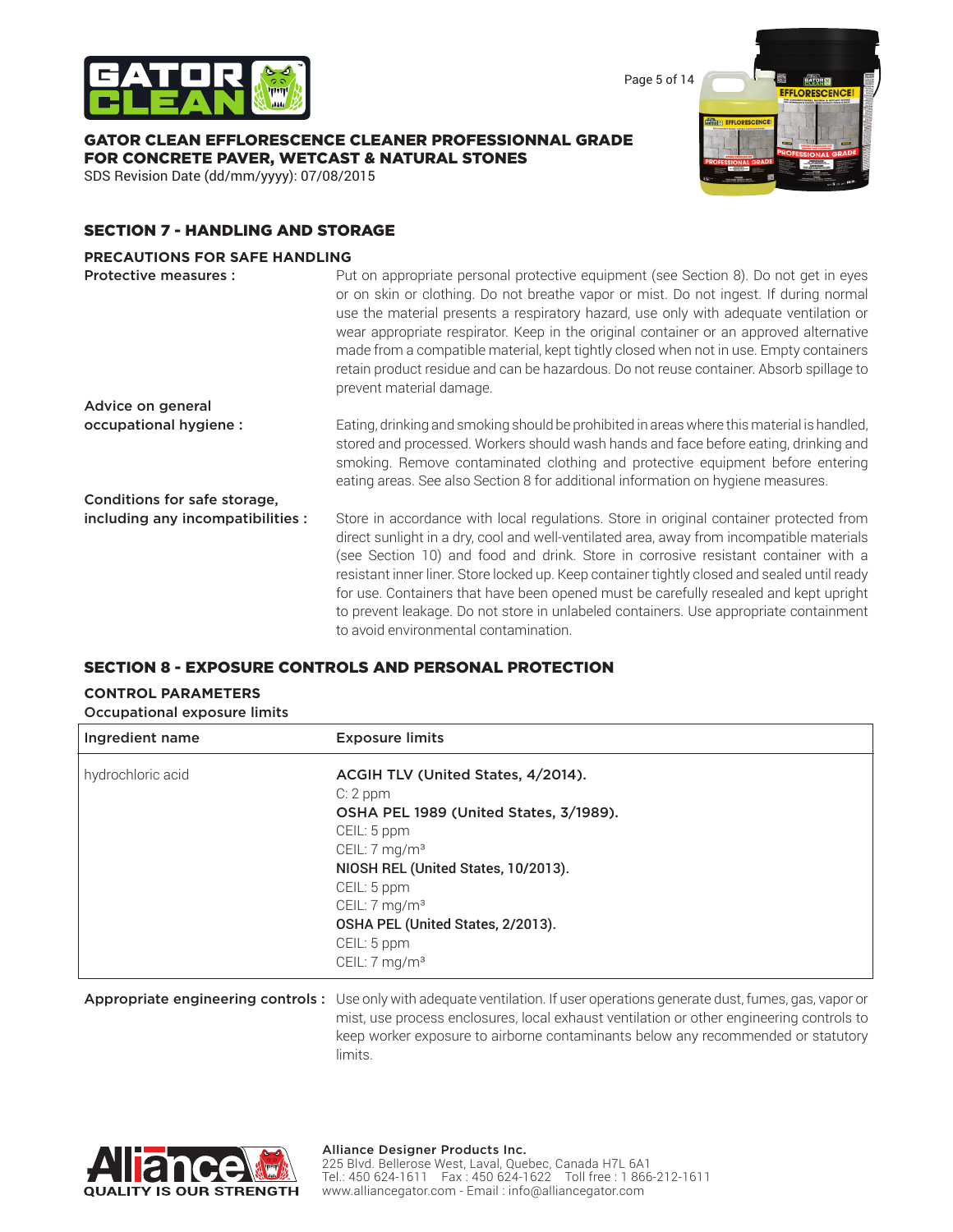

Page 6 of 14

### GATOR CLEAN EFFLORESCENCE CLEANER PROFESSIONNAL GRADE FOR CONCRETE PAVER, WETCAST & NATURAL STONES

SDS Revision Date (dd/mm/yyyy): 07/08/2015

## SECTION 8 - EXPOSURE CONTROLS AND PERSONAL PROTECTION (CONT.)

# Environmental exposure **controls :** Emissions from ventilation or work process equipment should be checked to ensure they comply with the requirements of environmental protection legislation. In some cases, fume scrubbers, filters or engineering modifications to the process equipment will be necessary to reduce emissions to acceptable levels. **INDIVIDUAL PROTECTION MEASURES** Hygiene measures : Wash hands, forearms and face thoroughly after handling chemical products, before eating, smoking and using the lavatory and at the end of the working period. Appropriate techniques should be used to remove potentially contaminated clothing. Wash contaminated clothing before reusing. Ensure that eyewash stations and safety showers are close to the workstation location. **Eye/face protection :** Safety eyewear complying with an approved standard should be used when a risk assessment indicates this is necessary to avoid exposure to liquid splashes, mists, gases or dusts. If contact is possible, the following protection should be worn, unless the assessment indicates a higher degree of protection: chemical splash goggles and/ or face shield. If inhalation hazards exist, a full-face respirator may be required instead. **SKIN PROTECTION** Hand protection : Chemical-resistant, impervious gloves complying with an approved standard should be worn at all times when handling chemical products if a risk assessment indicates this is necessary. Considering the parameters specified by the glove manufacturer, check during use that the gloves are still retaining their protective properties. It should be noted that the time to breakthrough for any glove material may be different for different glove manufacturers. In the case of mixtures, consisting of several substances, the protection time of the gloves cannot be accurately estimated. **Body protection :** Personal protective equipment for the body should be selected based on the task being performed and the risks involved and should be approved by a specialist before handling this product. Other skin protection : Appropriate footwear and any additional skin protection measures should be selected based on the task being performed and the risks involved and should be approved by a specialist before handling this product. **Respiratory protection :** Use a properly fitted, air-purifying or air-fed respirator complying with an approved standard if a risk assessment indicates this is necessary. Respirator selection must be based on known or anticipated exposure levels, the hazards of the product and the safe working limits of the selected respirator. Recommended : Vapor respirator.

### SECTION 9 - PHYSICAL AND CHEMICAL PROPERTIES

#### **APPEARANCE**

Physical state : Liquid. Colour : Colour : Clear.Yellow. Odour : Not available.

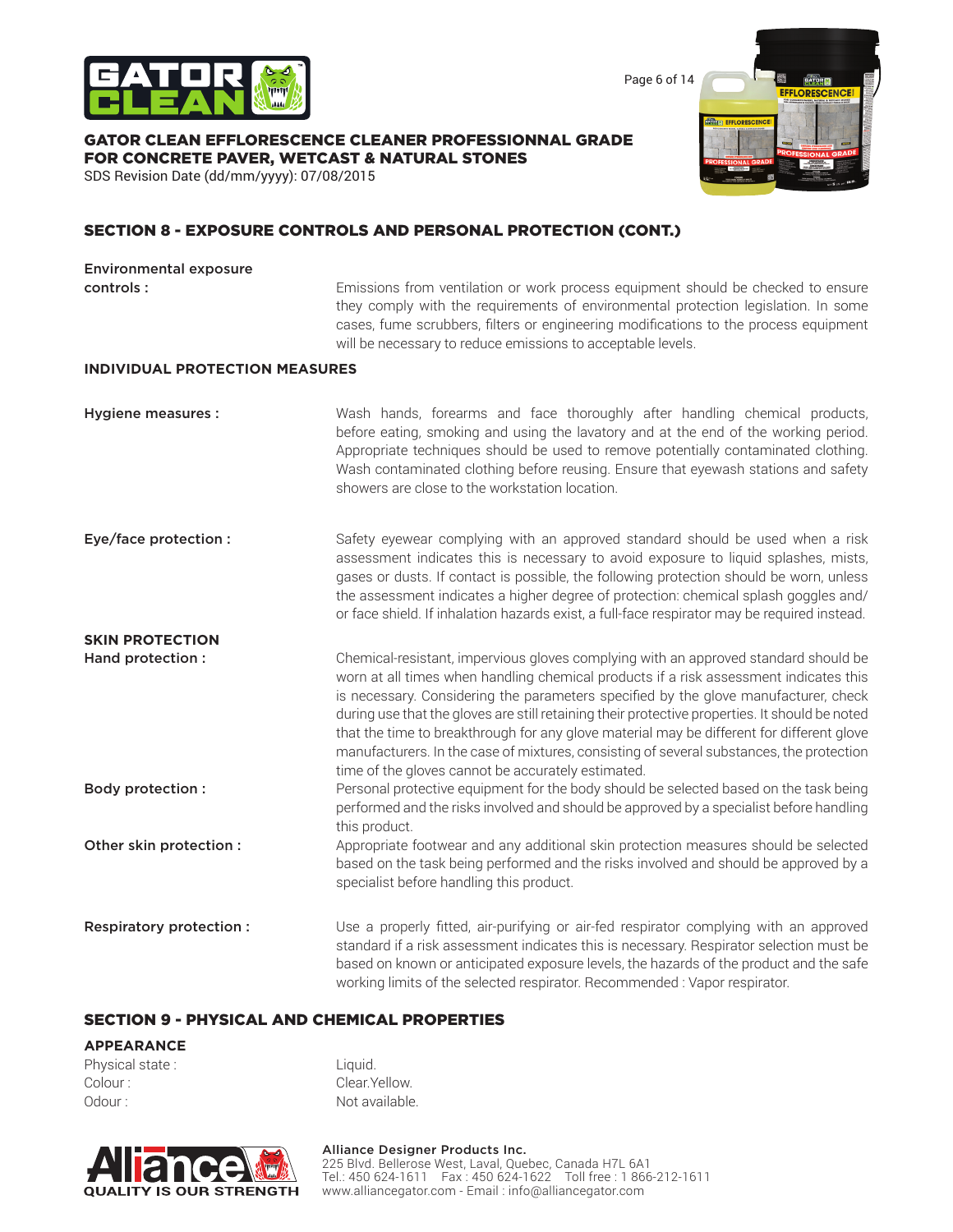

Page 7 of 14

# GATOR CLEAN EFFLORESCENCE CLEANER PROFESSIONNAL GRADE FOR CONCRETE PAVER, WETCAST & NATURAL STONES

SDS Revision Date (dd/mm/yyyy): 07/08/2015

### SECTION 9 - PHYSICAL AND CHEMICAL PROPERTIES (CONT.)

| pH:                  | 1.3             |
|----------------------|-----------------|
| Melting point:       | 0°0             |
| Boiling point:       | 10 <sub>0</sub> |
| Flash point:         | Clc             |
| Evaporation rate:    | Νo              |
| Vapor pressure:      | Νo              |
| Vapor density:       | Νo              |
| Relative density:    | 1.1             |
| Solubility in water: | No <sup>.</sup> |
| Viscosity:           | Νo              |
| VOC :                | Nο              |

0°C (32°F) Boiling point : 100°C (212°F) Closed cup: >96°C (>204.8°F) [Product does not sustain combustion.] Not available. Not available. Not available. Not available. Not available. Not available.

### SECTION 10 - STABILITY AND REACTIVITY

| Reactivity:                | No specific test data related to reactivity available for this product or its ingredients.                          |
|----------------------------|---------------------------------------------------------------------------------------------------------------------|
| <b>Chemical stability:</b> | The product is stable.                                                                                              |
|                            | Possibility of hazardous reactions: Under normal conditions of storage and use, hazardous reactions will not occur. |
| Conditions to avoid:       | No specific data.                                                                                                   |
| Incompatible materials:    | Attacks many metals producing extremely flammable hydrogen gas which can form<br>explosive mixtures with air.       |
|                            | Reactive or incompatible with the following materials:                                                              |
|                            | alkalis                                                                                                             |
|                            | metals                                                                                                              |
|                            | Hazardous decomposition products : Under normal conditions of storage and use, hazardous decomposition products     |
|                            | should not be produced.                                                                                             |

### SECTION 11 - TOXICOLOGICAL INFORMATION

#### INFORMATION ON TOXICOLOGICAL EFFECTS

#### ACUTE TOXICITY

| <b>Product/ingredient name</b> | Result     | Species | Dose      | <b>Exposure</b> |
|--------------------------------|------------|---------|-----------|-----------------|
| hydrochloric acid              | '.D50 Oral | Rabbit  | 900 mg/kg |                 |

Conclusion / Summary : Inhalation of mists can cause corrosive action on mucous membranes. Symptoms include burning, choking, coughing, wheezing, laryngitis, shortness of breath, headache or nausea.

#### IRRITATION/CORROSION

| <b>Product/ingredient name</b> | Result               | <b>Species</b> | <b>Score</b>             | <b>Exposure</b>               |
|--------------------------------|----------------------|----------------|--------------------------|-------------------------------|
| hydrochloric acid              | Eyes - Mild irritant | Rabbit         | $\overline{\phantom{a}}$ | 0.5 minutes $5$<br>milligrams |
|                                | Skin - Mild irritant | Human          | $\overline{\phantom{a}}$ | 24 hours 4<br>Percent         |

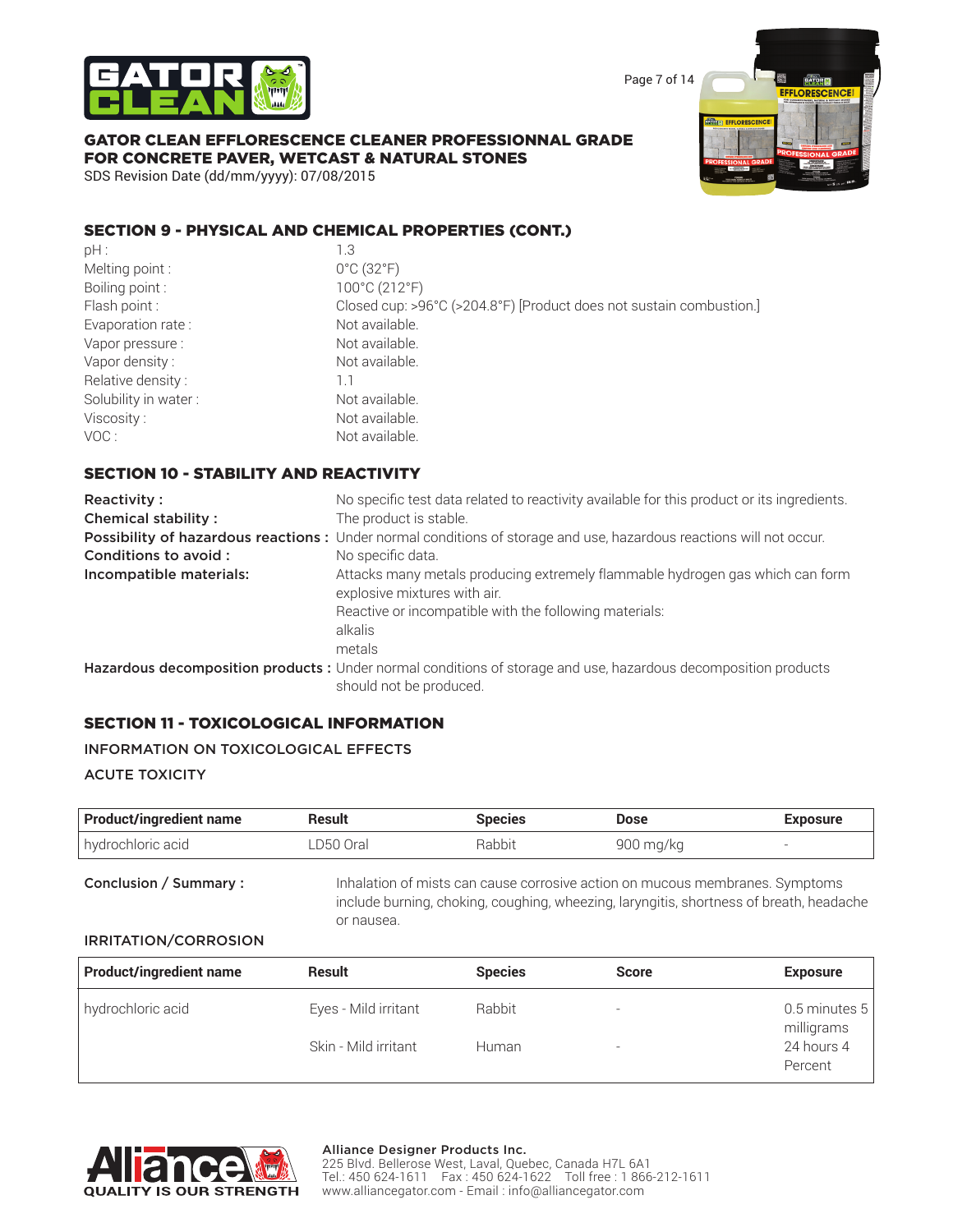

Page 8 of 14

羅

**BATREE EFFLORESCENCE** 

### GATOR CLEAN EFFLORESCENCE CLEANER PROFESSIONNAL GRADE FOR CONCRETE PAVER, WETCAST & NATURAL STONES

SDS Revision Date (dd/mm/yyyy): 07/08/2015

# SECTION 11 - TOXICOLOGICAL INFORMATION (CONT.)

| Skin:<br>Eyes:                                     | Corrosive to skin on contact.                                                                                              |                          |                      |                                                                     |      |                 |
|----------------------------------------------------|----------------------------------------------------------------------------------------------------------------------------|--------------------------|----------------------|---------------------------------------------------------------------|------|-----------------|
|                                                    | Contact rapidly causes severe damage. Symptoms include eye burns, watering eyes.<br>Permanent damage to cornea may result. |                          |                      |                                                                     |      |                 |
| <b>Respiratory:</b>                                |                                                                                                                            |                          |                      | Inhalation of mists can cause corrosive action on mucous membranes. |      |                 |
| <b>SENSITIZATION</b>                               |                                                                                                                            |                          |                      |                                                                     |      |                 |
| <b>Mutagenicity</b>                                |                                                                                                                            |                          |                      |                                                                     |      |                 |
| <b>Product/ingredient name</b><br>Not available.   | <b>Experiment</b>                                                                                                          |                          | Result               |                                                                     |      |                 |
| <b>CARCINOGENICITY</b>                             |                                                                                                                            |                          |                      |                                                                     |      |                 |
| <b>Product/ingredient name</b><br>Not available.   | <b>Result</b>                                                                                                              |                          | <b>Species</b>       | Dose                                                                |      | <b>Exposure</b> |
| <b>CLASSIFICATION</b>                              |                                                                                                                            |                          |                      |                                                                     |      |                 |
| <b>Product/ingredient name</b>                     | <b>OSHA</b>                                                                                                                |                          | <b>IARC</b>          | <b>NTP</b>                                                          |      |                 |
| hydrochloric acid                                  |                                                                                                                            | 3                        |                      | $\sim$                                                              |      |                 |
| <b>REPRODUCTIVE TOXICITY</b>                       |                                                                                                                            |                          |                      |                                                                     |      |                 |
| Product/ingredient name                            | Maternal<br>toxicity                                                                                                       | Fertility                | Development<br>toxin | <b>Species</b>                                                      | Dose | <b>Exposure</b> |
| Not available.                                     |                                                                                                                            |                          |                      |                                                                     |      |                 |
| <b>TERATOGENICITY</b>                              |                                                                                                                            |                          |                      |                                                                     |      |                 |
| Not available.                                     |                                                                                                                            |                          |                      |                                                                     |      |                 |
| SPECIFIC TARGET ORGAN TOXICITY (SINGLE EXPOSURE)   |                                                                                                                            |                          |                      |                                                                     |      |                 |
| <b>Name</b>                                        | <b>Category</b>                                                                                                            | <b>Route of exposure</b> | <b>Target organs</b> |                                                                     |      |                 |
| hydrochloric acid                                  | Category 3                                                                                                                 | Not applicable.          |                      | Respiratory tract irritation                                        |      |                 |
|                                                    |                                                                                                                            |                          |                      |                                                                     |      |                 |
| SPECIFIC TARGET ORGAN TOXICITY (REPEATED EXPOSURE) |                                                                                                                            |                          |                      |                                                                     |      |                 |
| <b>Name</b>                                        | <b>Category</b>                                                                                                            | <b>Route of exposure</b> | <b>Target organs</b> |                                                                     |      |                 |
| Not available.                                     |                                                                                                                            |                          |                      |                                                                     |      |                 |
| <b>ASPIRATION HAZARD</b>                           |                                                                                                                            |                          |                      |                                                                     |      |                 |
| <b>Name</b>                                        | <b>Result</b>                                                                                                              |                          |                      |                                                                     |      |                 |
| Not available.                                     |                                                                                                                            |                          |                      |                                                                     |      |                 |
|                                                    |                                                                                                                            |                          |                      |                                                                     |      |                 |
| POTENTIAL ACUTE HEALTH EFFECTS                     |                                                                                                                            |                          |                      |                                                                     |      |                 |



#### Alliance Designer Products Inc.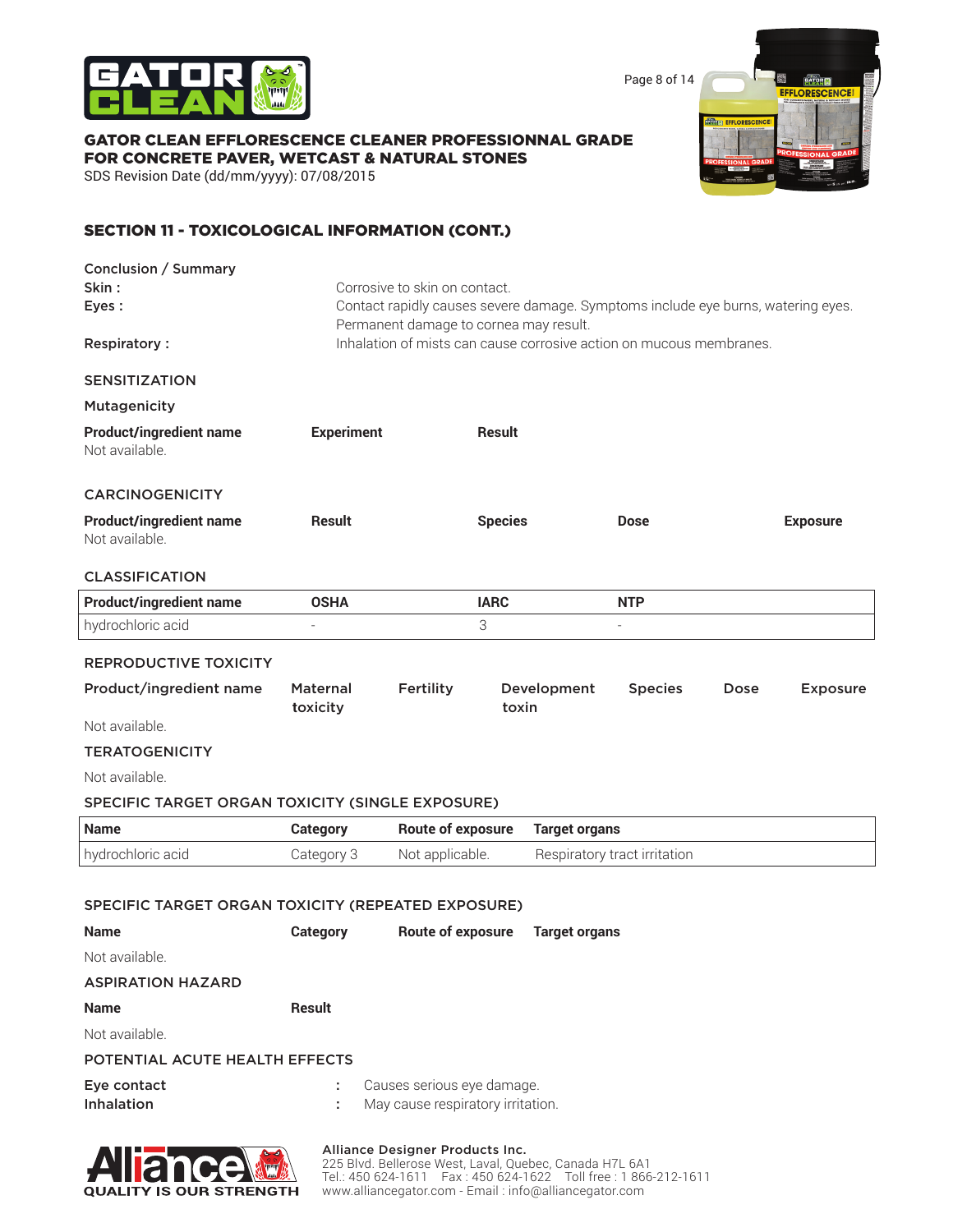

Page 9 of 14

**EFFLORESC** 

#### GATOR CLEAN EFFLORESCENCE CLEANER PROFESSIONNAL GRADE FOR CONCRETE PAVER, WETCAST & NATURAL STONES

SDS Revision Date (dd/mm/yyyy): 07/08/2015

### SECTION 11 - TOXICOLOGICAL INFORMATION (CONT.)

| Skin contact<br>Ingestion | ÷  | Causes severe burns.<br>Harmful if swallowed.                                                        |
|---------------------------|----|------------------------------------------------------------------------------------------------------|
|                           |    | SYMPTOMS RELATED TO THE PHYSICAL, CHEMICAL AND TOXICOLOGICAL CHARACTERISTICS                         |
| Eye contact               | ÷  | Adverse symptoms may include the following:<br>pain<br>watering<br>redness                           |
| <b>Inhalation</b>         | ÷  | Adverse symptoms may include the following:<br>respiratory tract irritation<br>coughing              |
| Skin contact              | ÷. | Adverse symptoms may include the following:<br>pain or irritation<br>redness<br>blistering may occur |
| Ingestion                 | ÷  | Adverse symptoms may include the following:<br>stomach pains                                         |

### DELAYED AND IMMEDIATE EFFECTS AND ALSO CHRONIC EFFECTS FROM SHORT AND LONG TERM EXPOSURE

#### **SHORT TERM EXPOSURE**

| <b>POTENTIAL CHRONIC HEALTH EFFECTS</b>                         |                  |                                  |  |  |
|-----------------------------------------------------------------|------------------|----------------------------------|--|--|
| Potential immediate effects<br><b>Potential delayed effects</b> | t in             | Not available.<br>Not available. |  |  |
| <b>LONG TERM EXPOSURE</b>                                       |                  |                                  |  |  |
| <b>Potential delayed effects</b>                                | $\sim$ 10 $\sim$ | Not available.                   |  |  |
| Potential immediate effects                                     | ÷.               | Not available.                   |  |  |

#### NUMERICAL MEASURES OF TOXICITY

#### ACUTE TOXICITY ESTIMATES

Not available.



#### Alliance Designer Products Inc.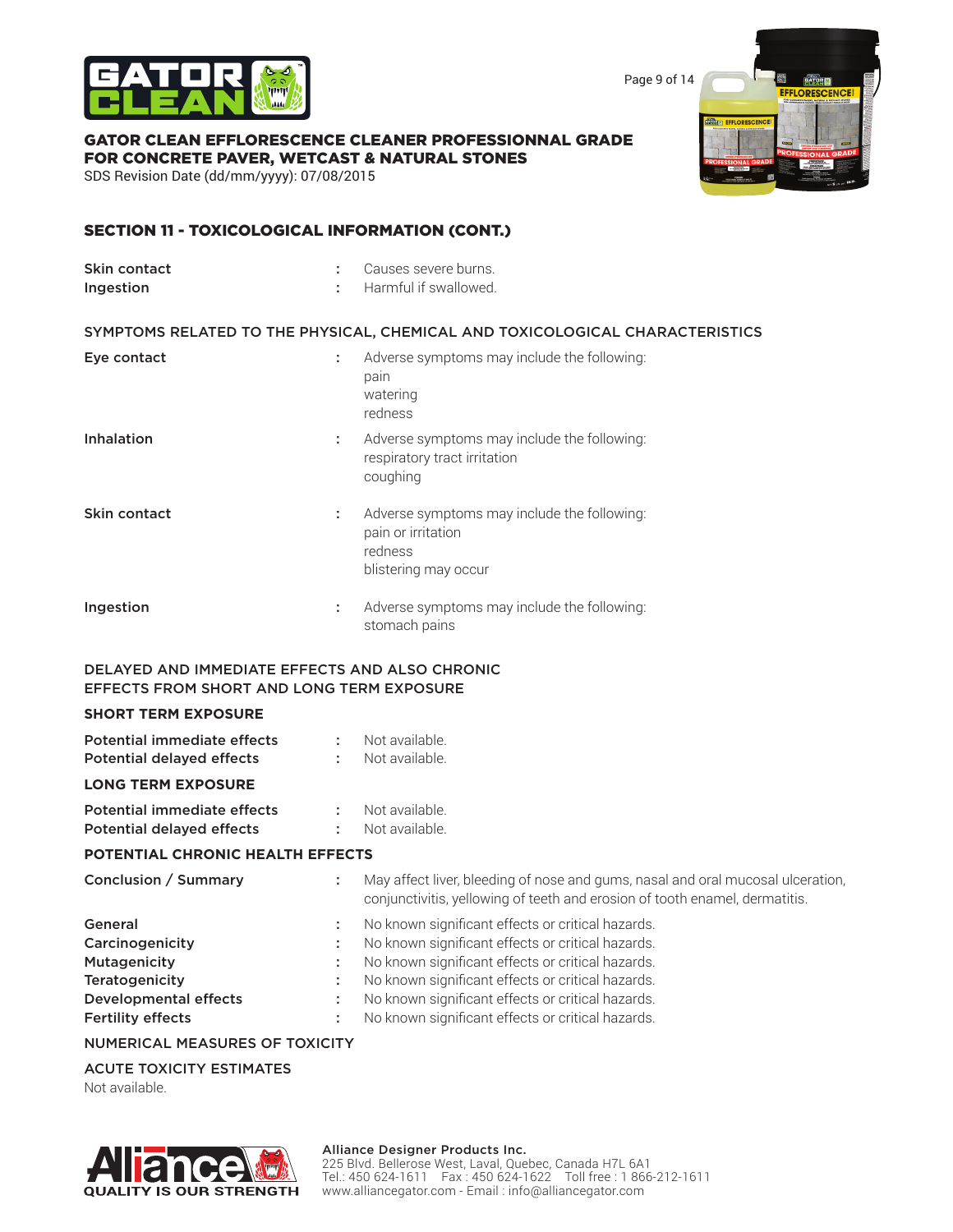

Page 10 of 14

### GATOR CLEAN EFFLORESCENCE CLEANER PROFESSIONNAL GRADE FOR CONCRETE PAVER, WETCAST & NATURAL STONES



SDS Revision Date (dd/mm/yyyy): 07/08/2015

### SECTION 12 - ECOLOGICAL INFORMATION

#### **TOXICITY**

| Product/ingredientname | Result                              | <b>Species</b>                  | <b>Exposure</b> |
|------------------------|-------------------------------------|---------------------------------|-----------------|
| hydrochloric acid      | Acute LC50 260000 µg/l Marine water | Crustaceans - Crangon crangon - | 48 hours        |
|                        |                                     | Adult                           |                 |
|                        | Acute LC50 240000 µg/l Marine water | Crustaceans - Carcinus maenas - | 48 hours        |
|                        |                                     | Adult                           |                 |
|                        | Acute LC50 282 ppm Fresh water      | Fish - Gambusia affinis - Adult | 96 hours        |

### PERSISTENCE AND DEGRADABILITY

Not available.

### BIOACCUMULATIVE POTENTIAL

Not available.

#### MOBILITY IN SOIL

Other adverse effects : No known significant effects or critical hazards.

### SECTION 13 - DISPOSAL CONSIDERATIONS

**Disposal methods** : The generation of waste should be avoided or minimized wherever possible. Disposal of this product, solutions and any by-products should at all times comply with the requirements of environmental protection and waste disposal legislation and any regional local authority requirements. Dispose of surplus and non-recyclable products via a licensed waste disposal contractor. Waste should not be disposed of untreated to the sewer unless fully compliant with the requirements of all authorities with jurisdiction. Waste packaging should be recycled. Incineration or landfill should only be considered when recycling is not feasible. This material and its container must be disposed of in a safe way. Care should be taken when handling emptied containers that have not been cleaned or rinsed out. Empty containers or liners may retain some product residues. Avoid dispersal of spilled material and runoff and contact with soil, waterways, drains and sewers.

### SECTION 14 - TRANPORT INFORMATION

|                            | <b>DOT Classification</b>   | <b>TDG Classification</b>   | <b>IMDG</b> | <b>IATA</b>                       |
|----------------------------|-----------------------------|-----------------------------|-------------|-----------------------------------|
| UN number                  | 789                         | 1789                        | 1789        | 1789                              |
| UN proper<br>shipping name | <b>HYDROCHLORIC</b><br>ACID | <b>HYDROCHLORIC</b><br>ACID | ACID        | HYDROCHLORIC HYDROCHLORIC<br>ACID |



#### Alliance Designer Products Inc.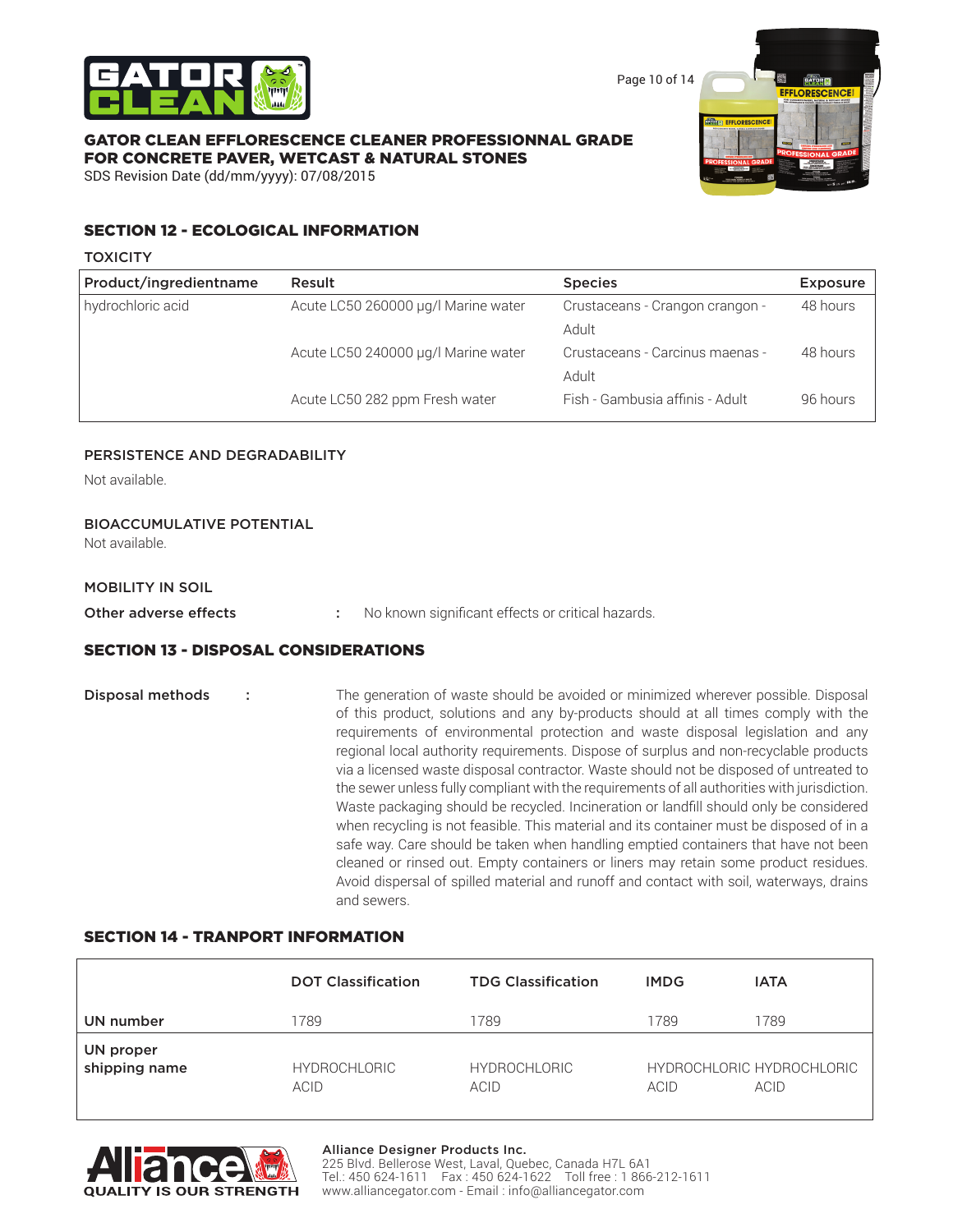

Page 11 of 14

#### GATOR CLEAN EFFLORESCENCE CLEANER PROFESSIONNAL GRADE FOR CONCRETE PAVER, WETCAST & NATURAL STONES

SDS Revision Date (dd/mm/yyyy): 07/08/2015



# SECTION 14 - TRANPORT INFORMATION (CONT.)

| <b>Transport</b><br>hazard class (es)                                          | 8                                                                                                                                                                                      |                                                                              | 8                                                                                                                                                 | 8                                  | 8                                                                                |
|--------------------------------------------------------------------------------|----------------------------------------------------------------------------------------------------------------------------------------------------------------------------------------|------------------------------------------------------------------------------|---------------------------------------------------------------------------------------------------------------------------------------------------|------------------------------------|----------------------------------------------------------------------------------|
| Packing group                                                                  | $\mathbb{I}$                                                                                                                                                                           |                                                                              | $\mid \; \mid$                                                                                                                                    | $\mathbf{  }$                      | Ш                                                                                |
| Environmental                                                                  |                                                                                                                                                                                        |                                                                              |                                                                                                                                                   |                                    |                                                                                  |
| hazards                                                                        | No.                                                                                                                                                                                    |                                                                              | No.                                                                                                                                               | No.                                | No.                                                                              |
| <b>Additional</b><br>information                                               | 25641 lbs / 11641<br>kg [2795.7 gal /<br>10582.8L]<br>Package sizes<br>less than the<br>product reportable<br>quantity are not<br>subject to the RQ<br>transportation<br>requirements. | <b>Reportable quantity</b><br>shipped in quantities<br>(reportable quantity) |                                                                                                                                                   |                                    |                                                                                  |
| Special precautions for user :                                                 |                                                                                                                                                                                        |                                                                              | Transport within user's premises: always transport in closed containers that are<br>in the event of an accident or spillage.                      |                                    | upright and secure. Ensure that persons transporting the product know what to do |
| Transport in bulk according<br>to Annex II of MARPOL<br>73/78 and the IBC Code | ÷                                                                                                                                                                                      | Not available.                                                               |                                                                                                                                                   |                                    |                                                                                  |
| <b>SECTION 15 - REGULATORY INFORMATION</b>                                     |                                                                                                                                                                                        |                                                                              |                                                                                                                                                   |                                    |                                                                                  |
| <b>CALIFORNIA PROP. 65</b><br>Not available.                                   |                                                                                                                                                                                        |                                                                              |                                                                                                                                                   |                                    |                                                                                  |
| Ingredient name<br>Cancer                                                      |                                                                                                                                                                                        | Reproductive                                                                 | No significant<br>risk level                                                                                                                      | Maximum acceptable<br>dosage level |                                                                                  |
| <b>U.S. Federal regulations</b>                                                |                                                                                                                                                                                        |                                                                              |                                                                                                                                                   |                                    |                                                                                  |
| United States inventory (TSCA 8b) :                                            |                                                                                                                                                                                        | hydrochloric acid                                                            | All components are listed or exempted.<br>Clean Water Act (CWA) 311: hydrochloric acid<br>Clean Air Act (CAA) 112 regulated flammable substances: |                                    |                                                                                  |

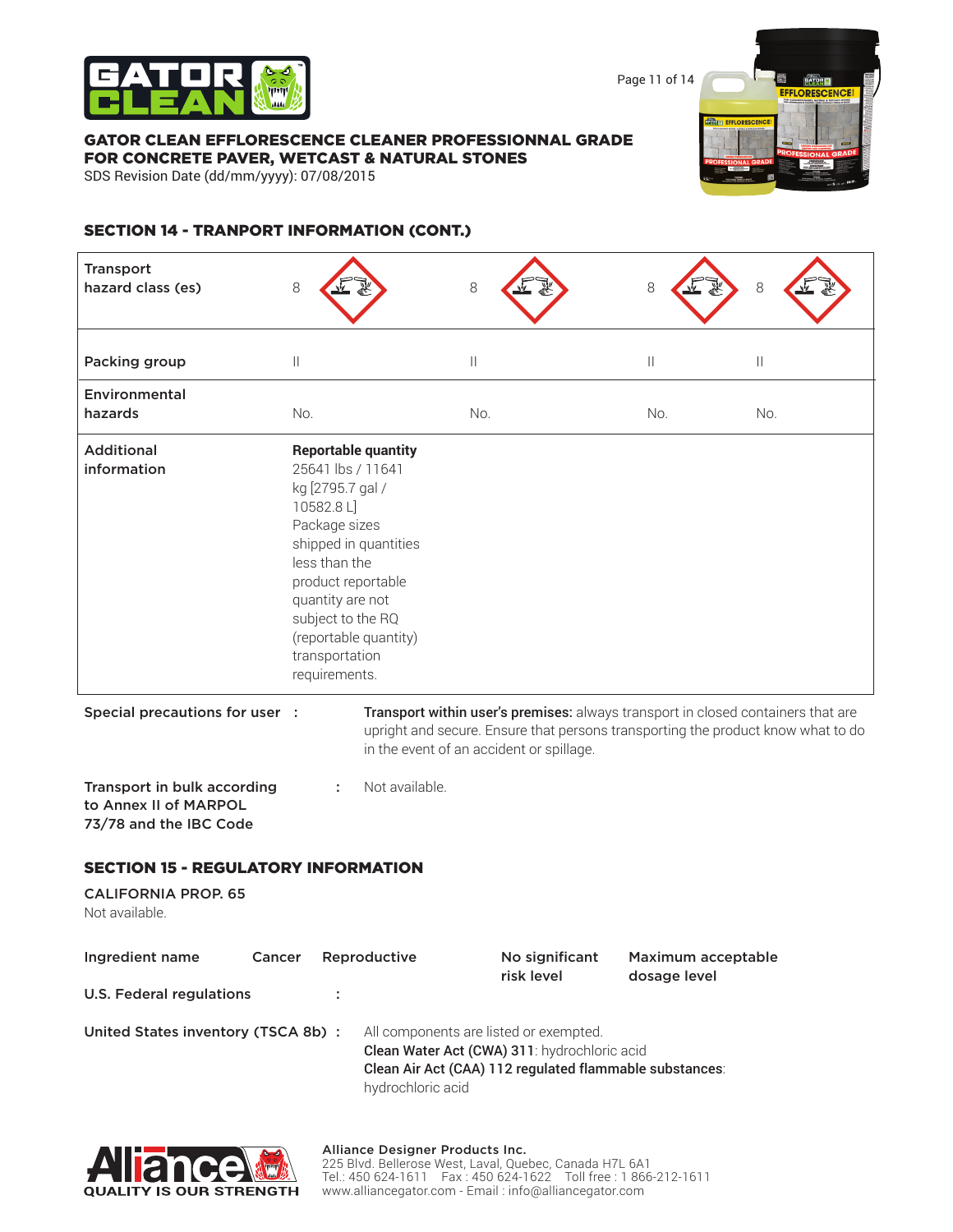

Page 12 of 14

#### GATOR CLEAN EFFLORESCENCE CLEANER PROFESSIONNAL GRADE FOR CONCRETE PAVER, WETCAST & NATURAL STONES

SDS Revision Date (dd/mm/yyyy): 07/08/2015

# SECTION 15 - REGULATORY INFORMATION (CONT.)

| Clean Air Act Section 112(b) Hazardous Air Pollutants (HAPs) |                | Listed.    |
|--------------------------------------------------------------|----------------|------------|
| <b>Clean Air Act Section 602 Class I Substances</b>          |                |            |
| <b>Clean Air Act Section 602 Class II Substances</b>         |                | Not listed |
| <b>DEA List I Chemicals (Precursor Chemicals)</b>            |                | Not listed |
| <b>DEA List II Chemicals (Essential Chemicals)</b>           | <b>COLLEGE</b> | l isted    |
|                                                              |                |            |

### SARA 302/304

COMPOSITION/INFORMATION ON INGREDIENTS

|                   |                 |            | SARA 302 TPQ |           | SARA 304 RQ |           |
|-------------------|-----------------|------------|--------------|-----------|-------------|-----------|
| Name              | %               | <b>EHS</b> | (lbs)        | (gallons) | (lbs)       | (gallons) |
| hydrochloric acid | $\geq$ 10 - <25 | Yes.       | 500          |           | 5000        |           |

| SARA 304 RQ         | 25641 lbs / 11641 kg [2795.7 gal / 10582.8 L] |
|---------------------|-----------------------------------------------|
| <b>SARA 311/312</b> |                                               |
| Classification      | Reactive                                      |
|                     | Immediate (acute) health hazard               |

### COMPOSITION/INFORMATION ON INGREDIENTS

| <b>Name</b>       | %               | Fire hazard | Sudden release<br>of pressure | Reactive | Immediate<br>(acute)<br>health<br>hazard | <b>Delayed</b><br>(chronic)<br>health<br>hazard |
|-------------------|-----------------|-------------|-------------------------------|----------|------------------------------------------|-------------------------------------------------|
| hydrochloric acid | $\geq$ 10 - <25 | No.         | Νo                            | Yes      | Yes                                      | <b>No</b>                                       |

#### SARA 313

|                                           | Product name      | CAS number | %               |
|-------------------------------------------|-------------------|------------|-----------------|
| <b>Form R - Reporting</b><br>requirements | hydrochloric acid | 7647-01-0  | $>10 - 25$      |
| Supplier notification                     | hydrochloric acid | 7647-01-0  | $\geq$ 10 - <25 |

SARA 313 notifications must not be detached from the SDS and any copying and redistribution of the SDS shall include copying and redistribution of the notice attached to copies of the SDS subsequently redistributed.

#### STATE REGULATIONS

| <b>Massachusetts</b> | The following components are listed: phosphoric acid; HYDROGEN CHLORIDE |
|----------------------|-------------------------------------------------------------------------|
| New York             | The following components are listed: Phosphoric acid; Hydrochloric acid |



#### Alliance Designer Products Inc.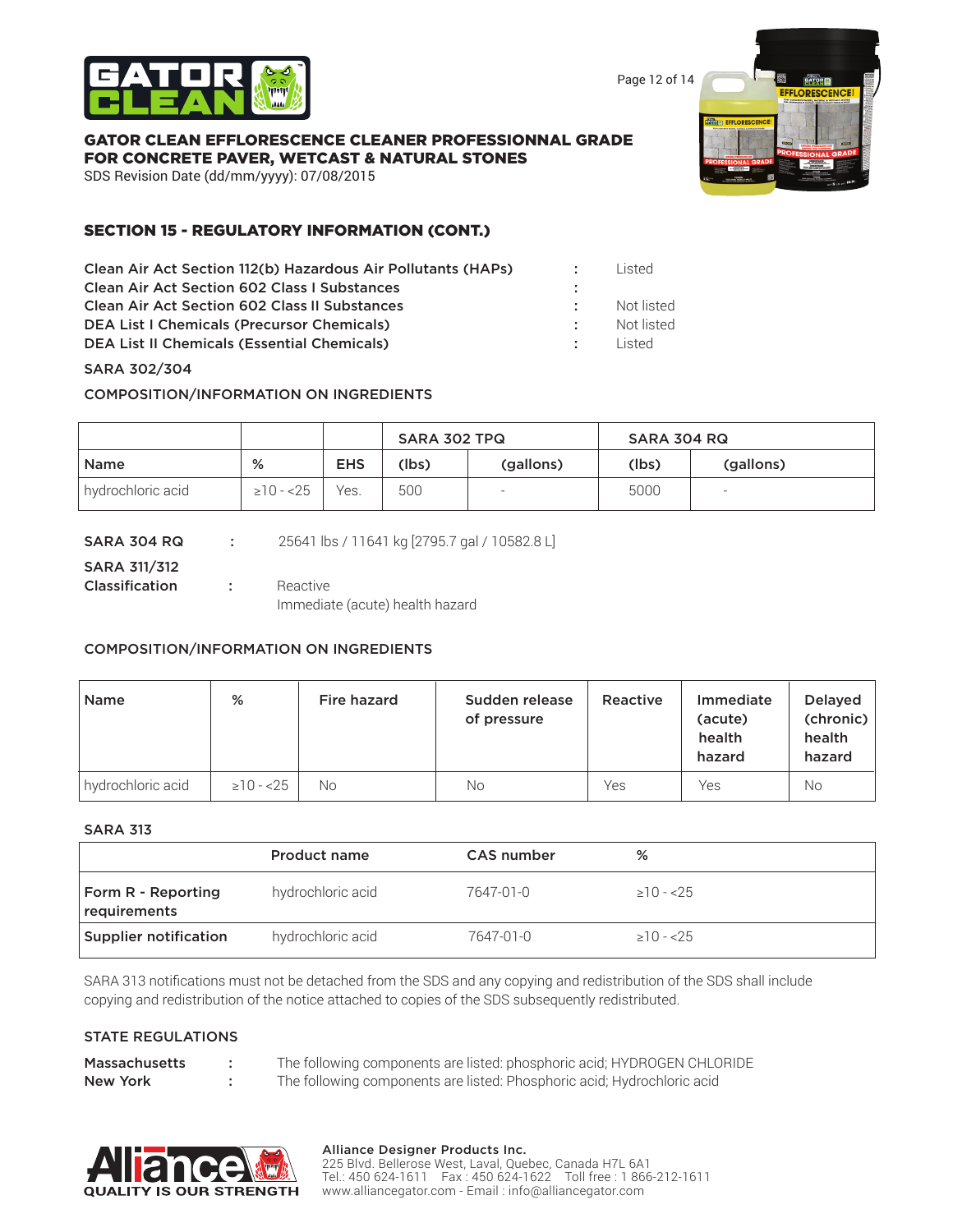

Page 13 of 14

### GATOR CLEAN EFFLORESCENCE CLEANER PROFESSIONNAL GRADE FOR CONCRETE PAVER, WETCAST & NATURAL STONES

SDS Revision Date (dd/mm/yyyy): 07/08/2015

# SECTION 15 - REGULATORY INFORMATION (CONT.)

- New Jersey : The following components are listed: phosphoric acid; HYDROGEN CHLORIDE; HYDROCHLORIC ACID
- **Pennsylvania** : The following components are listed: phosphoric acid; HYDROCHLORIC ACID

### INTERNATIONAL LISTS

#### NATIONAL INVENTORY

| Australia | All components are listed or exempted. |
|-----------|----------------------------------------|
| Canada    | All components are listed or exempted. |
| Europe    | All components are listed or exempted. |

### SECTION 16 -OTHER INFORMATION

#### HAZARDOUS MATERIAL INFORMATION SYSTEM (U.S.A.)

| <b>HEALTH</b>           | *- |
|-------------------------|----|
| <b>FLAMMABILITY</b>     |    |
| <b>PHYSICAL HAZARDS</b> |    |

The customer is responsible for determining the PPE code for this material.

### NATIONAL FIRE PROTECTION ASSOCIATION (U.S.A.)



**HISTORY** 

| Date of issue/Date of revision | 07/08/2015.                                                                                                                                                 |
|--------------------------------|-------------------------------------------------------------------------------------------------------------------------------------------------------------|
| Date of previous issue version | 06/07/2015                                                                                                                                                  |
| <b>Version</b>                 |                                                                                                                                                             |
| <b>References</b>              | - Manufacturer's Material Safety Data Sheet. - Hawley, G.G.; The Condensed<br>Chemical Dictionary, 11th edition. New York N.Y., Van Nostrand Reinold, 1987. |
|                                | CAV NII: Deparatour Drepartico of Industrial Meteriale Terente Van Nootrond                                                                                 |

SAX, N.I.; Dangerous Properties of Industrial Materials. Toronto, Van Nostrand Reinold, 6th edition,1984